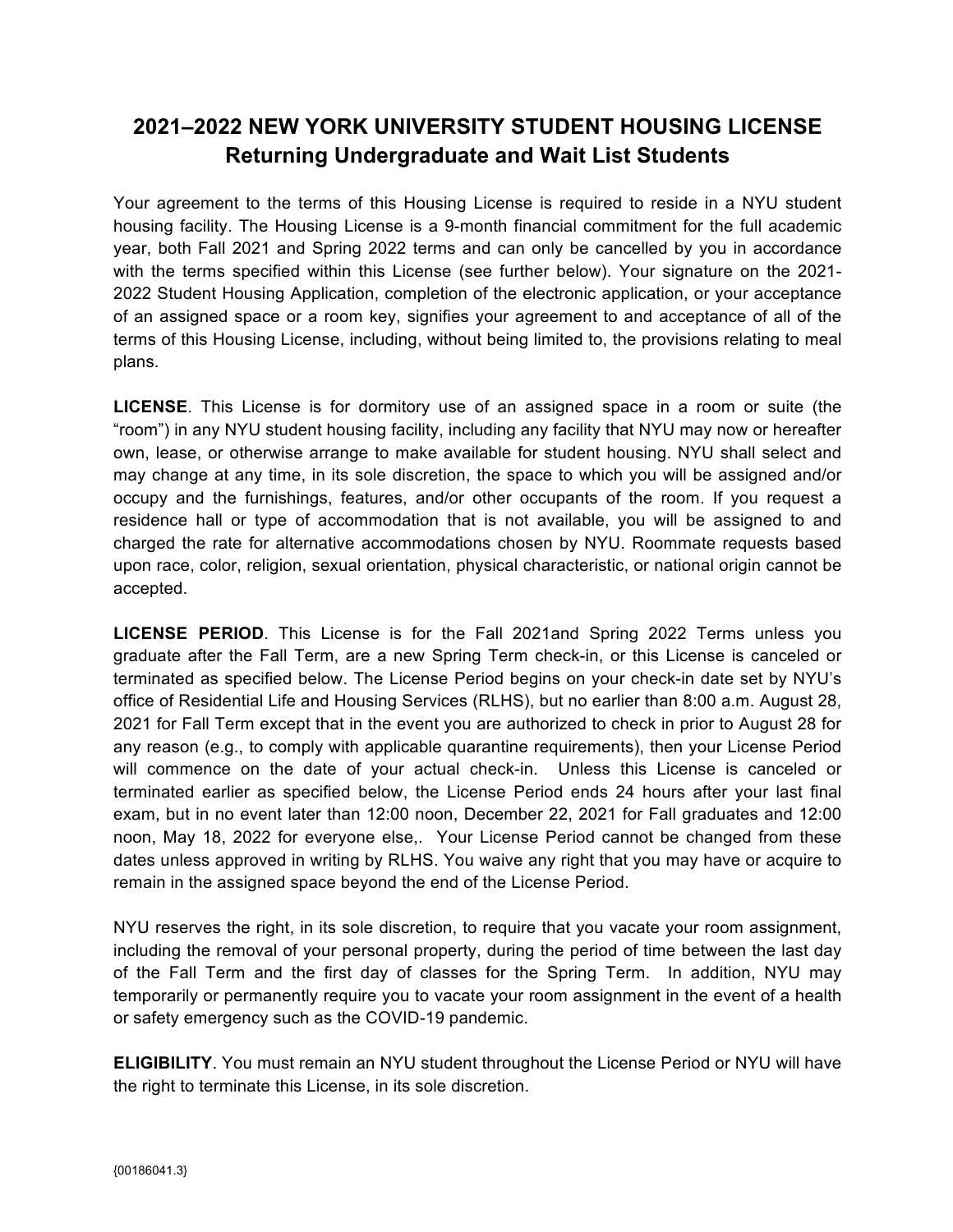**CANCELLATION OF LICENSE**. (A) This License binds you for the entire License Period unless: (i) with respect to the Fall 2021 term, RLHS receives your written cancellation request by June 15, 2021; or (ii) with respect to the Spring 2022 term, RLHS receives your written cancellation request by December 3, 2021 and with respect to cancellation for Spring 2022, written confirmation from your school/college that you will withdraw, begin an approved academic program outside the New York City area, or take an approved leave of absence; or (iii) RLHS receives and approves, in its sole discretion, your written petition to cancel this License because of a documented personal crisis.

(B) If RLHS agrees to cancel this License, it will also cancel all room and meal plan charges for the period after the date the cancellation takes effect, provided, that the cancellation is effective by October 15, 2021 for Fall Term, or by March 11, 2022 for Spring Term. In the event that your License is cancelled in accordance with this Section, your reservation payment will not be refunded to you and cancellation fees will be assessed in accordance with the notice of applicable cancellation fees previously provided to you.

(C) If you never occupy or you vacate your assigned space without submitting a written cancellation request, or if your cancellation request is not approved by RLHS, this License will not be canceled and you will continue to be responsible for all fees due under or as a consequence of this License for the entire License Period.

**TERMINATION OF LICENSE**. NYU reserves the right at any time, in its sole discretion, to terminate this License, to suspend you from student housing, to postpone or cancel the assignment of any space, or to postpone the commencement of the License Period: (A) if you fail to pay any sum due under this License when due, violate any other term of this License, cease to be an NYU student, or fail to occupy or improperly vacate the assigned space; (B) if the assigned space is unavailable for dormitory use or unusable due to any damage, construction, renovation, or repair; (C) if you violate any term of this License or the policies and regulations of NYU including any applicable code of conduct ( "Regulations and Policies" section below); or (D) for any other reason that NYU, in its sole discretion, deems to be good cause including, without limitation, on account of a health or safety emergency such as COVID-19, which might require you to isolate or quarantine or temporarily or permanently depart from the housing facility. Upon termination of this License or suspension from student housing you are required to immediately vacate the assigned space. In the event this License is terminated or you are suspended from student housing, NYU may take any and all action (including the commencement of litigation) to remove you from the assigned space. If this License is terminated because of your failure fully to perform any of your obligations under this License, you will continue to be responsible for all fees due under or as a consequence of this License for the entire original License Period.

In addition to the above, NYU reserves the right to terminate this License in the event that prior to the commencement of the fall 2021 semester, the assigned space is or becomes unavailable on account of a reduction in density in the housing facility associated with COVID-19 or in the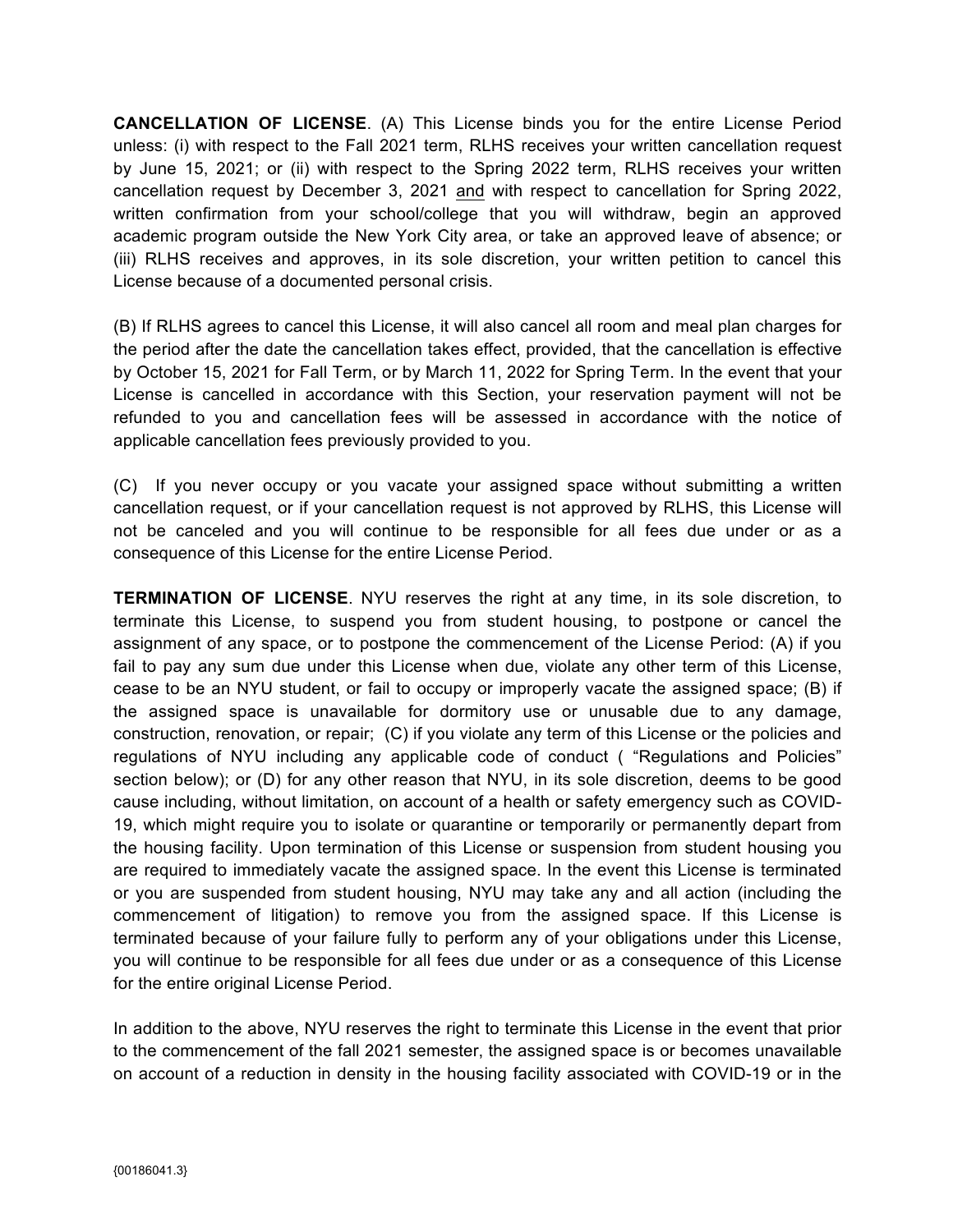event that demand for housing exceeds available supply. In this case, any payments made by you to reserve a space in student housing will be returned to you.

**FEES AND PAYMENTS**. (A) A \$1000 non-refundable and non-transferable reservation payment must be paid upon application. (B) All other charges due under or as a consequence of this License (including, without being limited to, all applicable meal plan charges) must be received by the due dates specified in the bills and statements that you will receive from NYU, or NYU may terminate this License, withhold registration and academic records, and hold you responsible for all costs, including collection agency and legal fees, incurred by NYU in collecting past-due payments owed under this License.

**OCCUPANCY AND USE.** (A) You alone must occupy your assigned space during the License Period. (B) Any vacant space in the room may be filled by RLHS without prior notice to you. You shall not interfere with any other occupant's use or enjoyment of the space or room. (C) You may not transfer or assign any rights you may have under this License to any other person; any attempt to do so shall be null and void. (D) You shall use the room only for dormitory purposes and shall not permit any other person to use the room for any purpose without RLHS prior written approval.

**REGULATIONS AND POLICIES**. You agree to review and abide by all policies, procedures, rules and regulations of NYU and RLHS that are or shall become effective during the License Period including any rules, policies, procedures and guidance related to testing, quarantine and conduct during the COVID-19 pandemic or other health or safety emergency including those adopted in accordance with New York State mandates and guidance., These policies and regulations are included in the NYU Student Conduct Policy, Residential Life Handbook, and other publications distributed by and available at RLHS. If you violate any such policy or regulation, you may be subject to disciplinary action and/or termination of this License without refund of fees by NYU, in its sole discretion. All meal plans are subject to NYU Dining Services policies, procedures, and service schedules; violators will be subject to disciplinary action and/or termination of their meal plan without refund of fees.

**MEAL PLANS**. (A) All residents assigned to traditional style residence halls and Othmer Hall in Brooklyn are required to maintain a minimum meal plan as defined by the University. (B) All first year undergraduate residents (including freshmen, transfer, visiting, spring cohort, and first time admits to NYU-NYC) are required to maintain the published minimum meal plan during the License Period regardless of the residence hall to which you are assigned. (C) Meal plans are not transferable. (D) Meal plans cannot be cancelled or modified, whether used or not, except as follows: (i) this license is terminated or cancelled by NYU or (ii) if you are not required to have a meal plan pursuant to (A) or (B) above and you make a timely request to cancel or change your meal plan in the NYU Dining portal (i.e., not later than September 16, 2021 for fall term and February 7, 2022 for spring term). (E) No refunds will be made if you miss meals, fail to obtain a valid ID card, or do not use your meal plan. (F) All related Dining Services meal plan policies, requirements, deadlines, and services can be found online at https://www.nyu.edu/dining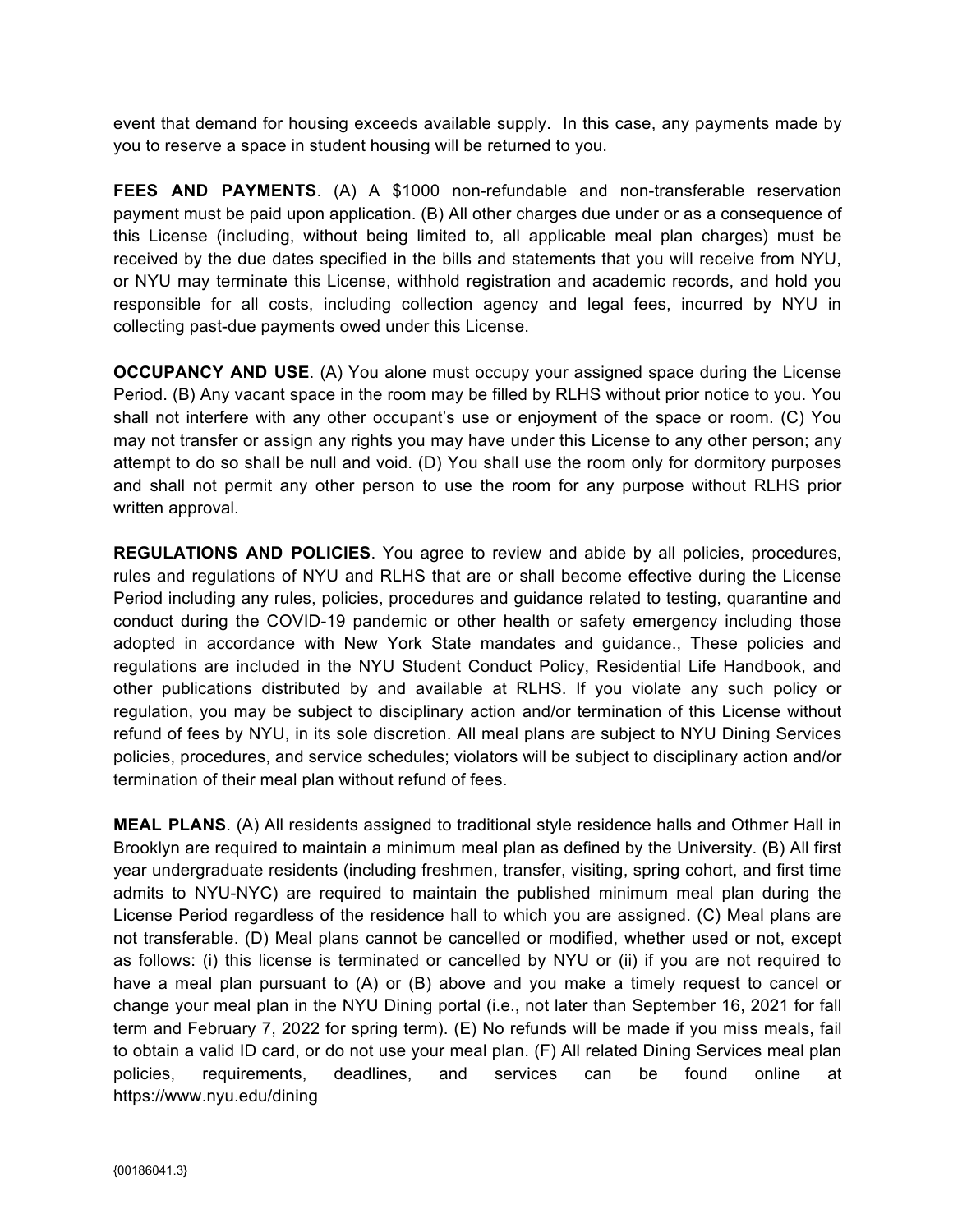**ACCESS**. NYU reserves the right, at any time and for any reason, in its sole discretion, to enter the room without prior notice to you to make repairs; to inspect for compliance with health, fire, or building codes or with NYU policies or regulations; or because of any situation that NYU, in its sole discretion, deems to be a danger to health, safety, or property.

**PERSONAL PROPERTY**. NYU shall not be liable or otherwise responsible in any way for any loss of or damage to your personal property. It is recommended that you carry property/renters insurance. Use of the laundry room or any other facility outside of your assigned space is at your sole risk or the sole risk of your guest(s), and NYU will not be liable for any injury or loss, theft, or damage to, any property suffered by you or your guest(s) while using such facilities. Any personal property left in your space after you vacate may be disposed of by NYU, and you will be charged for removal of that property or otherwise responsible for organizing its return and associated costs.

**CONDITION OF PREMISES**. (A) You shall maintain the room in a clean, safe, and undamaged condition at all times. You will not permit noise or odors to emanate from the assigned space in such a way as to unreasonably disturb other residents, including those sharing a room/suite. You shall not store food so as to cause the infestation of the assigned space. You and any other persons assigned to the room shall be jointly responsible for cleaning and maintaining any kitchens, bathrooms, or other common areas. (B) You shall not alter the room or any furnishings therein in any way without RLHS prior written consent. (C) When you vacate your assigned space, you shall remove all your personal property and leave the room and any furnishings clean and in the same condition they were in when you commenced occupancy, ordinary wear and tear excepted. You agree that NYU may promptly dispose of any personal property left in the room after the end of the License Period. NYU will assess cleaning, repair, and disposal charges equally among all those assigned to the room, unless individual responsibility is established before departure. (D) Charges for damage to any public areas or furnishings in a housing facility may be assessed, in NYU's sole discretion, against any or all of those assigned to the floor or the entire facility.

**VACATE PROCEDURES**. You shall vacate your assigned space, and officially check out and return all keys, by the end of the License Period (and immediately upon cancellation or termination of this License or other directive to vacate on account of a health or safety emergency such as COVID-19). If you do not officially check out and/or return your keys, and/or vacate the space by that date, NYU reserves the right to change the locks for the room, and not to allow you to enter the room or the facility in which it is located. You shall also be responsible for all costs and direct or indirect damages suffered by NYU in connection with your failure to check out and vacate by that date, including, without being limited to, the cost of accommodations for each person who would otherwise have occupied the assigned space and all legal and other expenses incurred by NYU in connection with removing you from the assigned space.